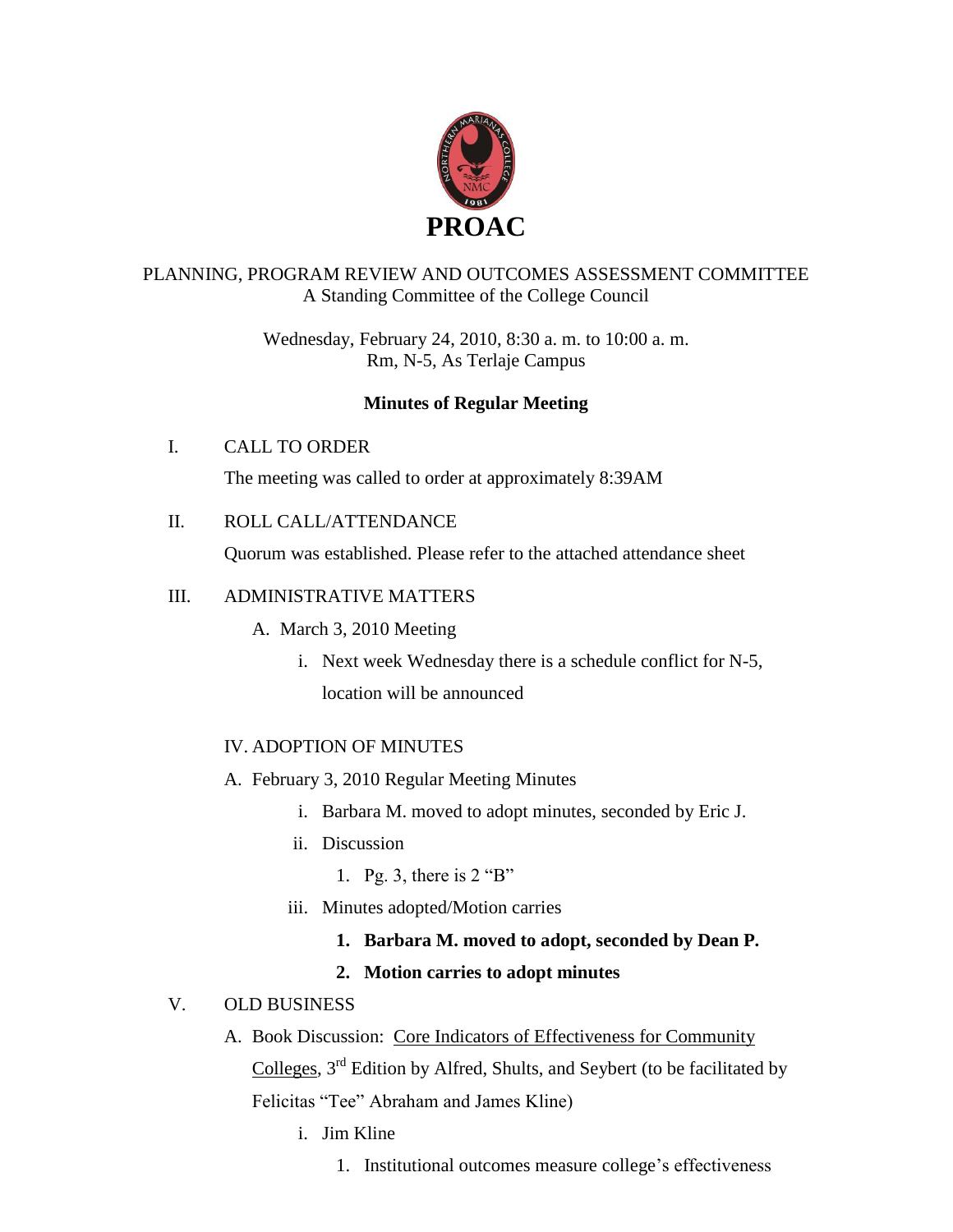- 2. Important to determine what to assess
- 3. Too many variables will corrupt the assessment outcome
- 4. Indicator
	- a. A measurement that specifies a result and is used as a tool for planning and decision making
- 5. Core indicator
	- a. Measure that specifies a result on the achievement of a college's mission
- 6. Indicator
	- a. Is it reliable?
	- b. Is it credible?
	- c. Does it result in an improvement?
	- d. Can data be obtained cost effectively?
- 7. Jim Kline shared and discussed two handouts from the book: 1) Comprehensive Model for Assessing the Effectiveness of Community Colleges and 2) Stage Model for Assessing Effectiveness, Based on Capacity
	- a. Compulsory Indicators: low difficulty, ongoing assessment
	- b. Indicators of Engagement: higher difficulty challenge is limited resources
	- c. Indicators of Macro Impact: Most challenging, impacts a larger scale
- ii. PROAC will discuss one core indicator at a time for each meeting
- iii. Galvin discussed about the history of education politics
	- 1. A Nation at Risk
		- a. Indictment of education in the U.S.: our schools are not preparing students for life
			- i. There emerged the "Accountability Movement" culminated with "No Child Left Behind"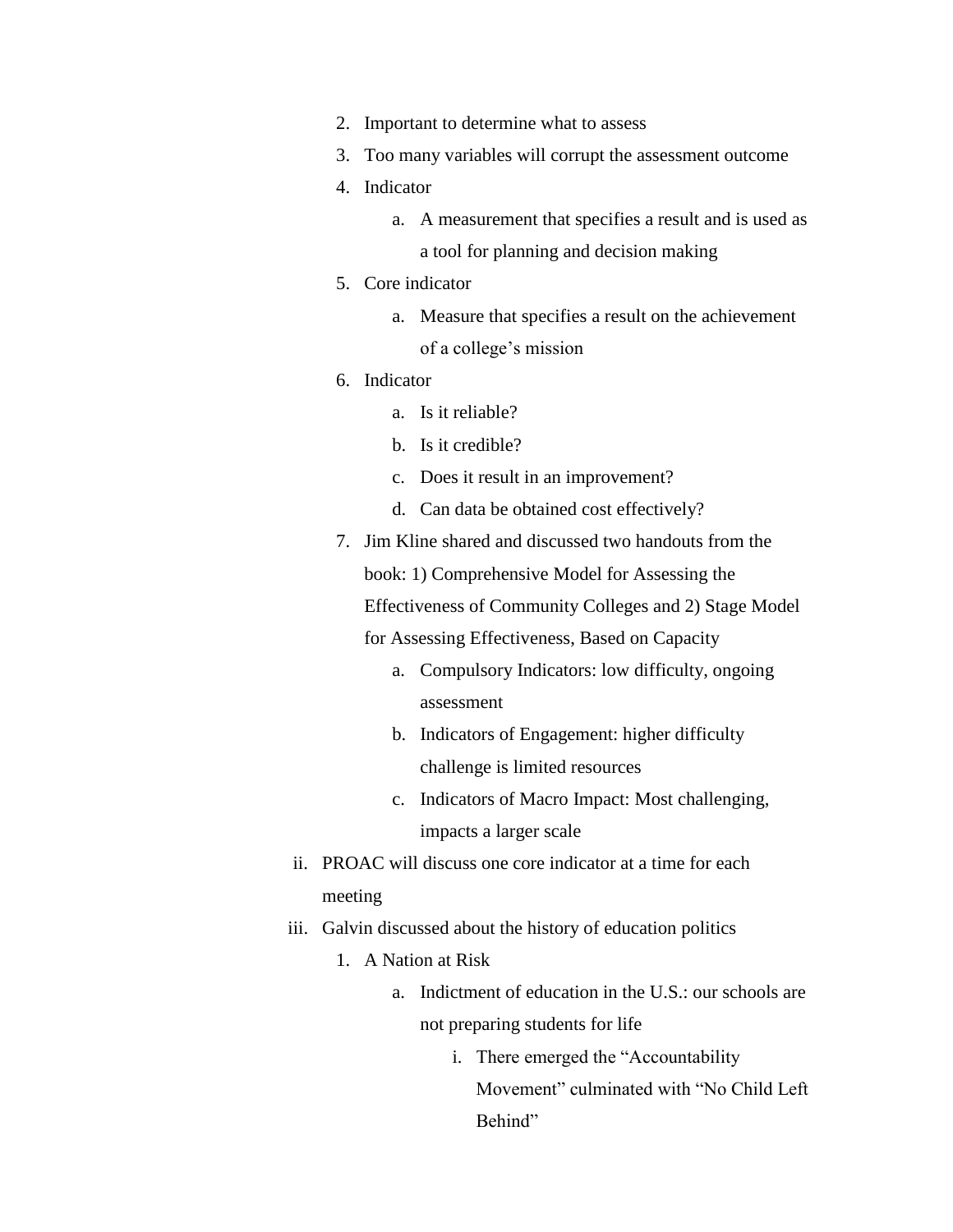- b. Accountability coincides with dwindling government revenue
- c. The reason that effectiveness is important is because there is a lot of history and politics that come into play
- B. CREES Form 2 Submission for Cycle 2
	- i. Seeking PROAC's approval so they can proceed with Records of Dialogue

#### **ii. Daniel K. motioned to accept, seconded by Barbara M.**

- iii. Michael Ogo discussed about the compilation of CREES's Form  $\mathcal{L}$ 
	- 1. All staff came together and gathered updates
	- 2. Form 2 submission is consolidated, but each program, ARE and FCS, will submit separate Form 1s

# **iv. Motion carries to accept CREES's second submission of Form 2**

- C. Cycle 2 of Program Review—Records of Dialogue update
	- i. 100% for A and B and 40% for Group D
	- ii. Perry I. to request for Records of Dialogue
- D. Cycle 3 of Program Review—update
	- i. A little over 50% of programs submitted their column 3s
	- ii. Randal Nelson stressed that programs should plan on the outcomes and means of assessments that they will follow rather than come up with these as they go through the program review cycle.
	- iii. It is essential that Form 1 data is meaningful
	- iv. Today: Column 3s are due and feedback on outcomes to programs are due
		- 1. Due dates will be extended two weeks from now,
	- v. Leo Pangelinan shared an assessment model that he is using to evaluate outcomes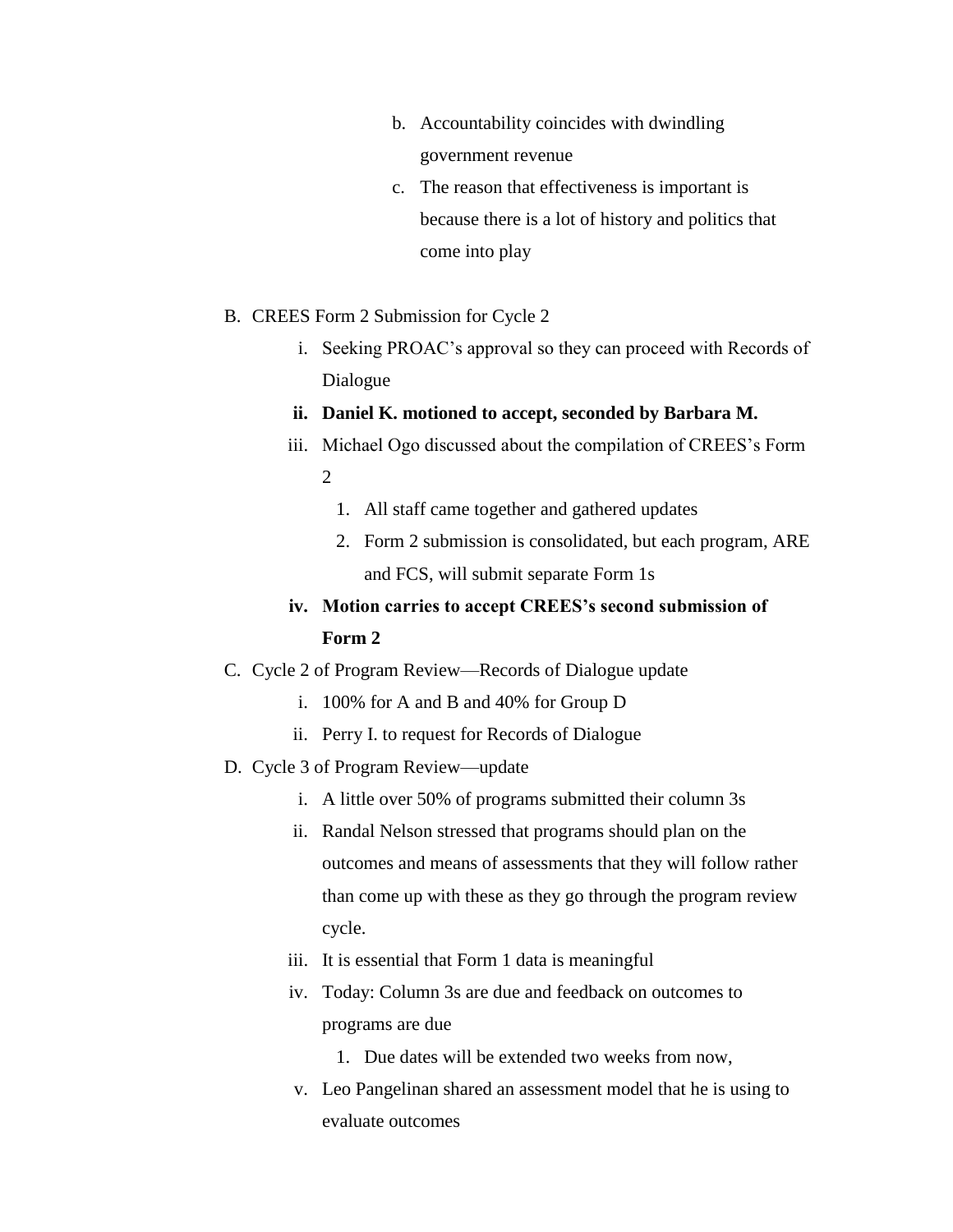vi. PROAC discussed assessment models and the importance of discussing how each member rated an outcome to share different views and ideas.

### VI. NEW BUSINESS

No discussion.

### VII. OTHER MATTERS

- A. Accreditation Update
	- i. No update at this time
	- ii. Special visit is after March 19
	- iii. NMC requested that one member of the visiting team is from a Micronesian institution
	- iv. Galvin informed PROAC of the coming workshops: Self-Study Training and Program Review Workshop
	- v. Yet to hear back from the commission regarding SOE's program expansion
- B. WASC Resource Guide for "Good Practices" in Academic Program Review
	- i. A resource for PROAC that can be used to evaluate and improve the program review process

### VIII. ADJOURNMENT

The meeting was adjourned at approximately 9:58AM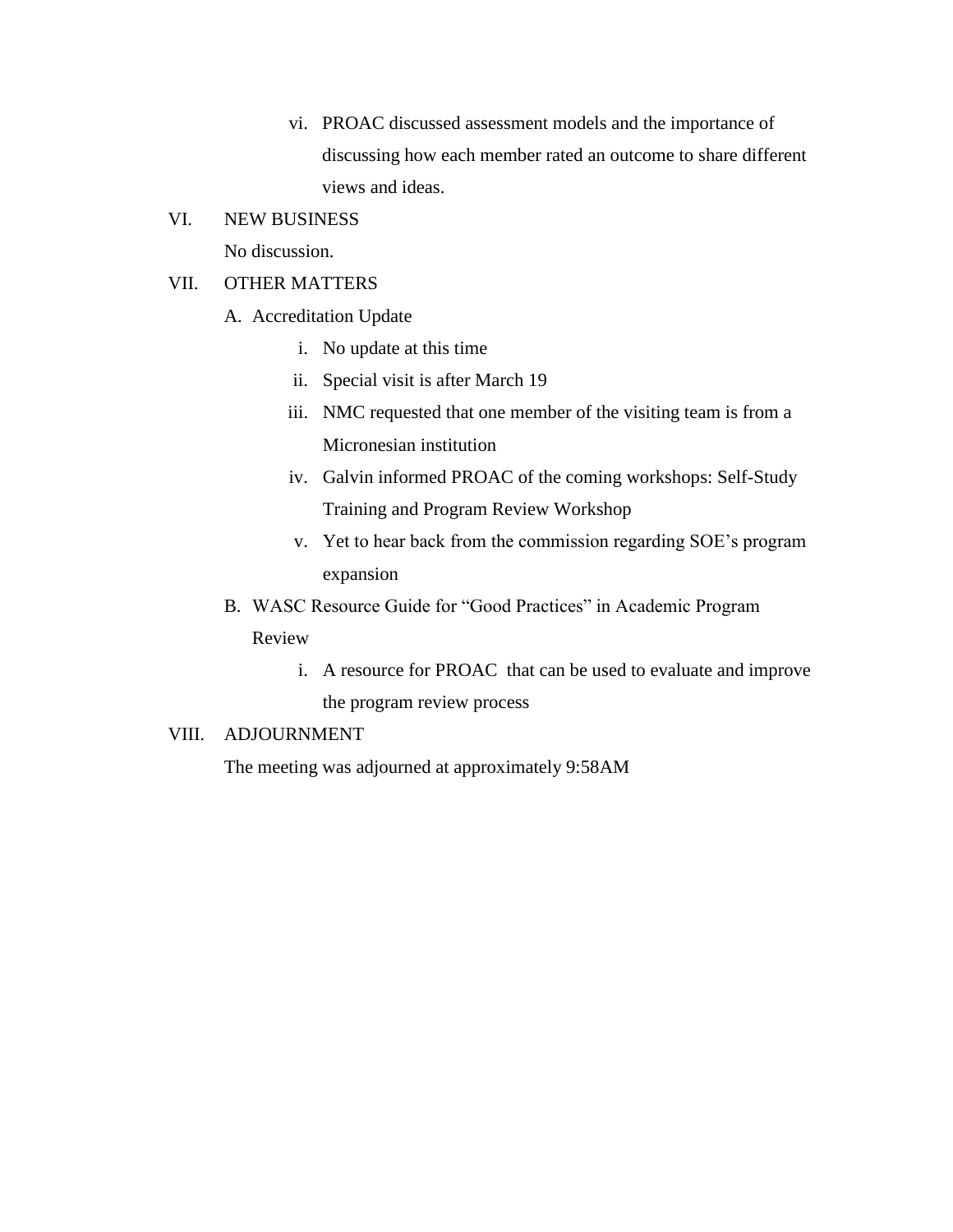# **PROAC**

## **Regular Meeting/Work Session**

ï

**Date: 02/24/10 Day: Wednesday Time: 8:30AM to 10:00AM**

**Place: N5**

### **ATTENDANCE SHEET**

# **Voting Members**

|                           | <b>NAME</b>                                  | <b>TITLE</b>                                                     | <b>SIGN/INITIAL</b> |  |
|---------------------------|----------------------------------------------|------------------------------------------------------------------|---------------------|--|
| 1.                        | <b>Galvin Guerrero</b>                       | Director of Institutional Effectiveness<br>(PROAC Chair)         | Present             |  |
| 2.                        | <b>Daniel Kintol</b>                         | Student (Appointed by<br><b>ASNMC</b> )/ASNMC Vice President     | Present             |  |
| 3.                        | <b>Lorraine Cabrera</b>                      | <b>Interim NMC President</b>                                     | <b>Not Present</b>  |  |
| 4.                        | Dr. Patrick Moran                            | Acting, Dean of Academic Programs<br>and Services                | <b>Not Present</b>  |  |
| 5.                        | <b>Leo Pangelinan</b>                        | Dean, Student Services                                           | Present             |  |
| 6.                        | <b>Felicitas Abraham</b>                     | Dean, Community Programs and<br>Services                         | <b>Not Present</b>  |  |
| 7.                        | <b>Henry Hofschneider</b>                    | Chief Financial and Administrative<br>Officer                    | <b>Not Present</b>  |  |
| 8.                        | <b>Jennifer Barcinas/ Martin</b><br>Mendiola | <b>Staff Representative, Rota Instructional</b><br>Site          | <b>Not Present</b>  |  |
| 9.                        | Maria Aguon/<br><b>Rose Lazarro</b>          | <b>Staff Representative, Tinian</b><br><b>Instructional Site</b> | Present             |  |
| 10.                       | <b>Barbara Merfalen</b>                      | Faculty Representative, School of<br>Education                   | Present             |  |
| 11.                       | <b>Marian Tudela</b>                         | Vice President of the Faculty Senate/<br><b>Permanent Proxy</b>  | Not Present         |  |
| 12.                       | <b>Dean Papadopoulus</b>                     | Faculty Member (Appointed by<br><b>Faculty Senate)</b>           | Present             |  |
| 13.                       | <b>Frank Sobolewski</b>                      | Faculty Member (Appointed by<br><b>Faculty Senate)</b>           | <b>Not Present</b>  |  |
| 14.                       | <b>Eric Johnson</b>                          | Faculty Member (Appointed by<br><b>Faculty Senate)</b>           | Present             |  |
| 15.                       | <b>James Kline</b>                           | Faculty Representative, Academic<br>Council                      | Present             |  |
| 16.                       | <b>Clarice Deleon Guerrero</b>               | Officer of the Staff Senate                                      | Not Present         |  |
| <b>Non Voting Members</b> |                                              |                                                                  |                     |  |
| 17.                       | <b>Keane Palacios</b>                        | Program Coordinator, OIE                                         | Present             |  |
| 18.                       | Perry Inos                                   | Program Manager, OIE                                             | Present             |  |